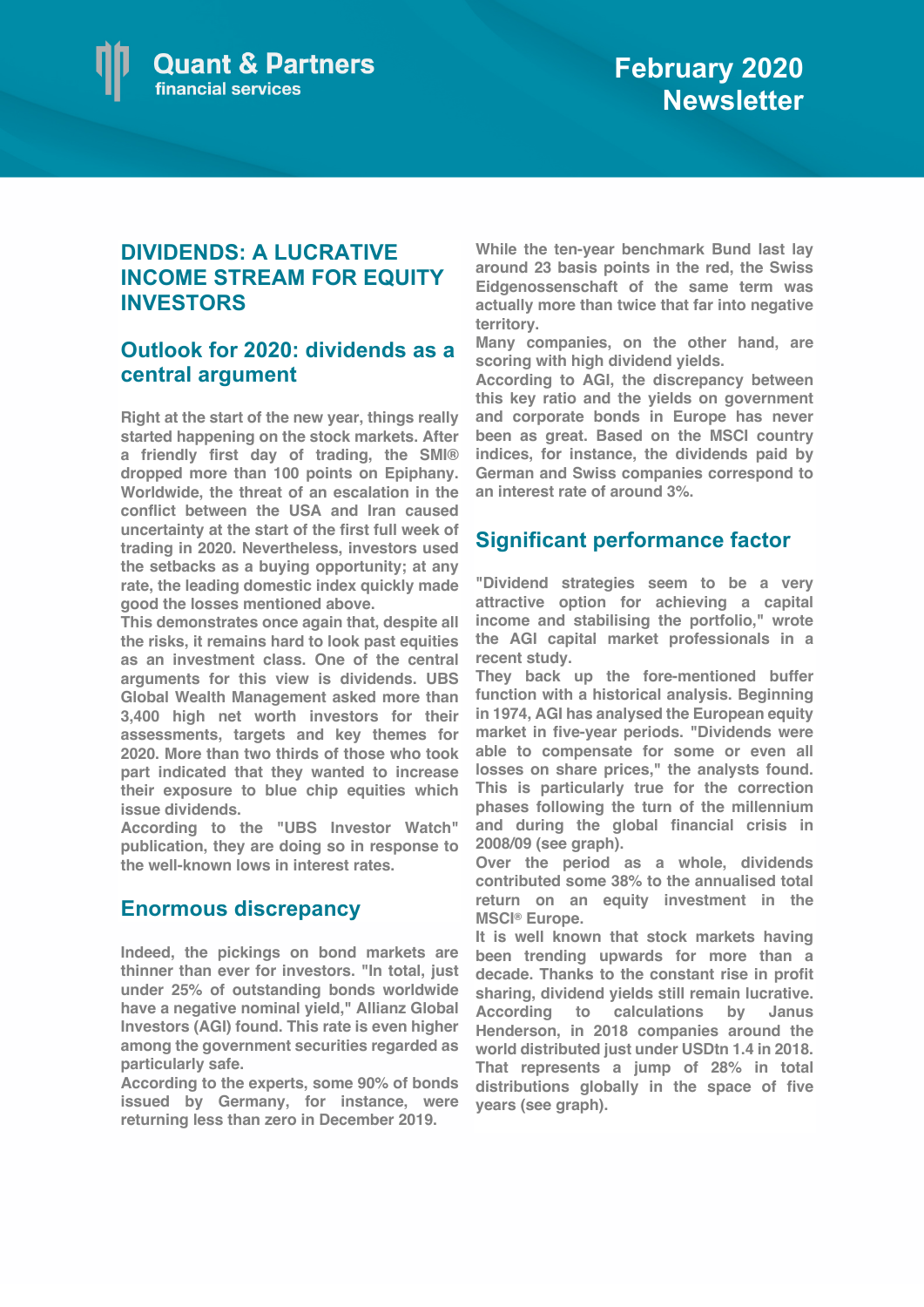

# **Expert in dividend strategy**

**In their search for attractive dividend-bearing stocks, however, investors should not rely solely on yields: a number of other parameters must also be taken into account. These include in particular the sustainability of the distributions.** 

**Another key criterion is the growth of the profit shares. Investors do not need to hack their way through the thicket of shares and the associated data on their own, though, as there are many stock market professionals who have dedicated themselves to a dividend strategy.** 

**In the German-speaking world, Christian W. Röhl is one of those with detailed knowledge of this topic. On his "DividendenAdel" research platform, the entrepreneur and author supplies statements, strategies and statistics for a long-term positioning in highyielding equities. The approach he takes also now forms the basis for diversified dividend indices.**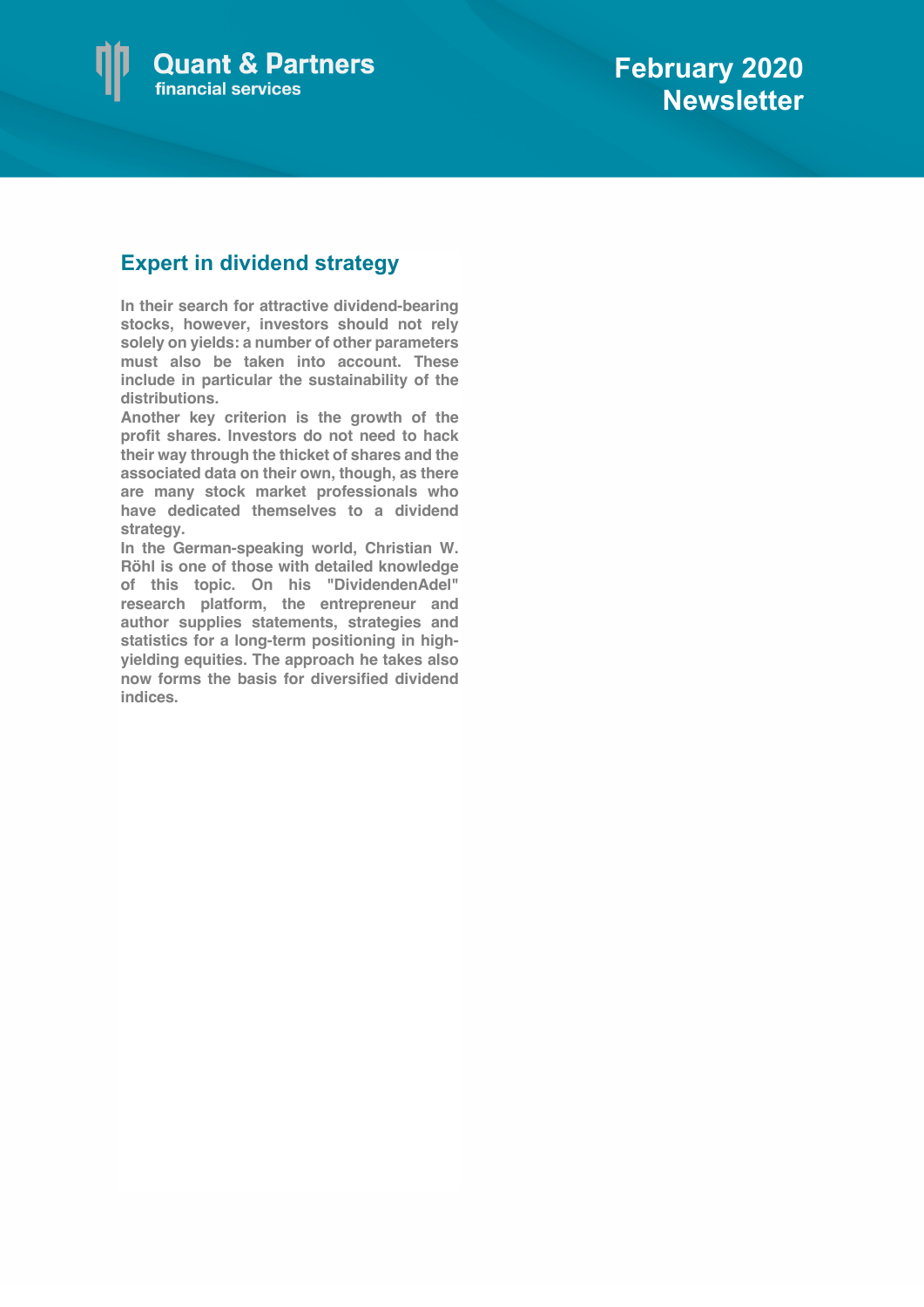

# **MSCI® EUROPE: PERFORMANCE CONTRIBUTION OF DIVIDENDS AND SHARE PRICES SINCE 1974 (IN %)**



Source: Allianz Global Investors, as at: December 2019 Historical data are not a reliable indicator of future performance.